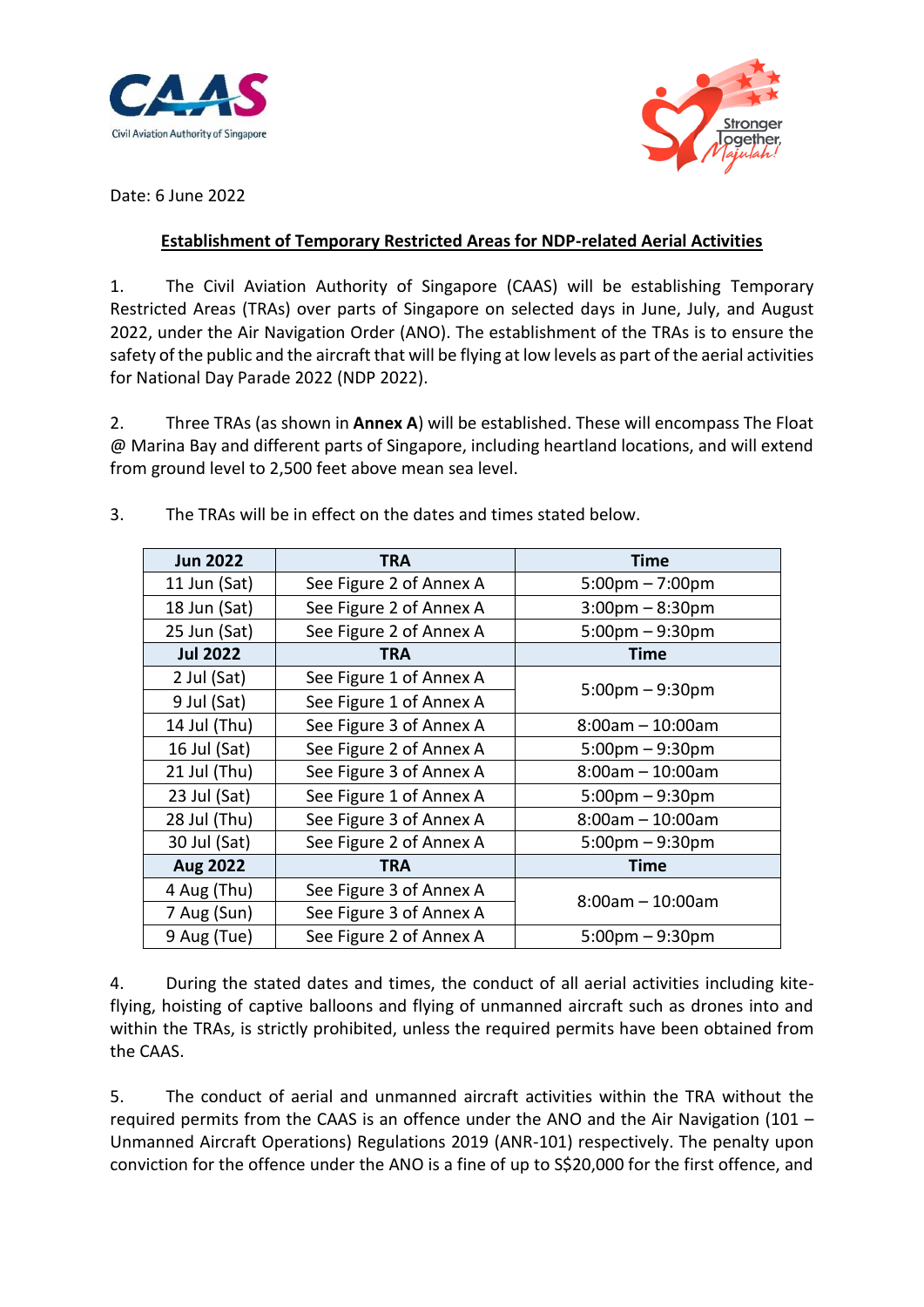



a fine of up to S\$40,000 or imprisonment of up to 15 months, or both, for the second and subsequent offence. The penalty upon conviction for the offence under the ANR-101 is a fine of up to \$50,000 or imprisonment of up to 2 years, or both, for the first offence, and a fine of up to \$100,000 or imprisonment of up to 5 years, or both, for the second and subsequent offence.

6. In addition to the TRAs, existing restrictions on the conduct of aerial and unmanned aircraft activities within 5km of aerodromes, Danger Areas, Prohibited Areas, Restricted Areas and Protected Areas remain in force. Members of the public are reminded to check the OneMap.sg website or the OneMap app for information on areas where the conduct of aerial activities is prohibited or requires a permit.

7. The public is also advised not to be alarmed with the expected increase in flying activities and noise levels over parts of Singapore during these dates and times.

8. Information on NDP 2022 is available at [www.ndp.gov.sg.](http://www.ndp.gov.sg/)

For media queries relating to the aerial activities for NDP 2022, please contact:

Ms Alicia Lim Media Relations Officer NDP 2022 Media Relations Committee Mobile: +65 9235 3562 Email: Alicia\_Lim\_Kay\_Yin@mindef.gov.sg

For media queries relating to the establishment of the temporary Restricted Areas under the Air Navigation Order and Air Navigation (101 – Unmanned Aircraft Operations) Regulations 2019, please contact:

Mr Luo Junyang Deputy Manager (Corporate Communications) Civil Aviation Authority of Singapore Mobile: +65 9838 0627 Email: Luo\_junyang@caas.gov.sg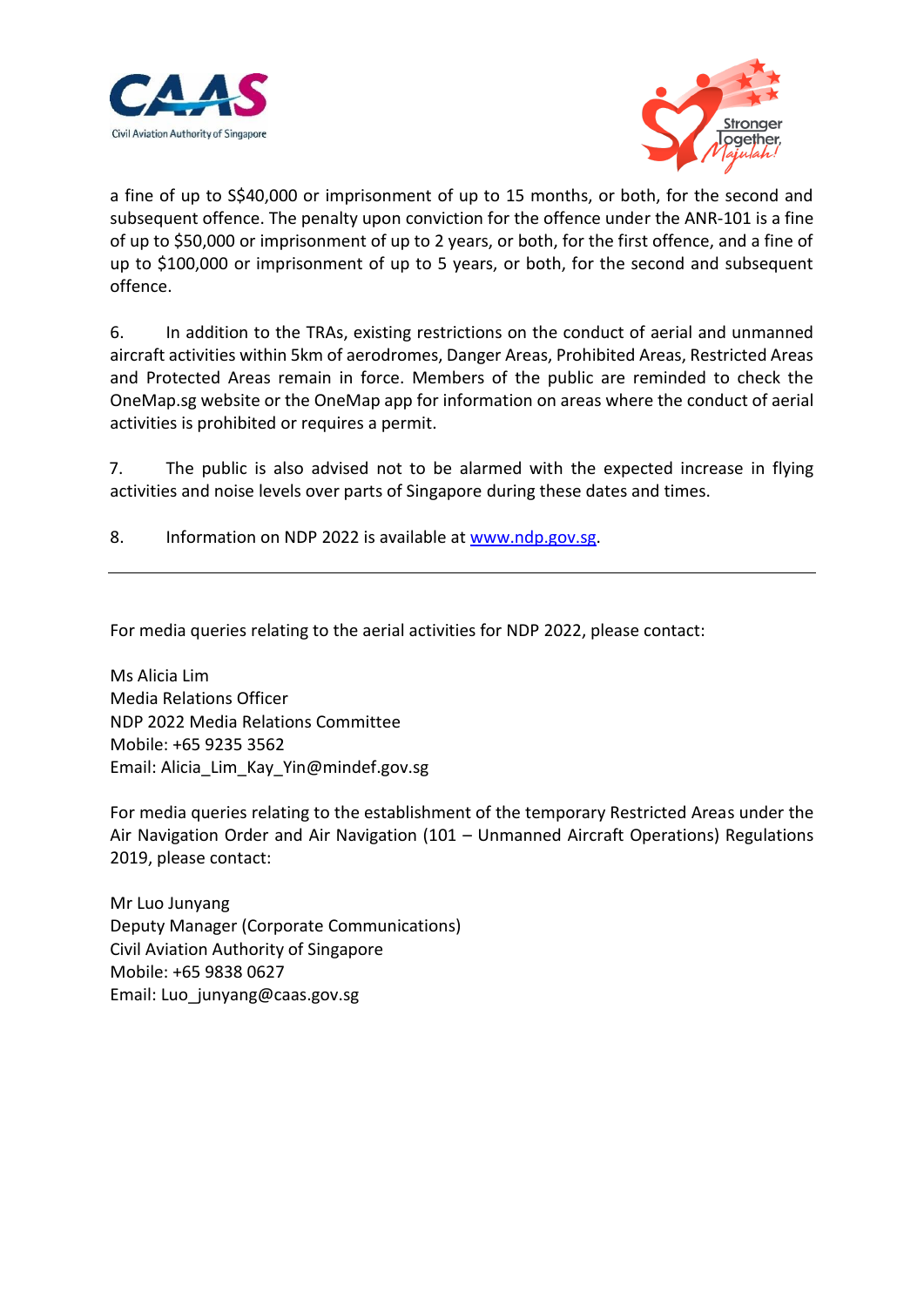



**Annex A**

## **Map of Temporary Restricted Areas**

Three Temporary Restricted Areas will be established. These will encompass the Float @ Marina Bay and different parts of Singapore, including heartland locations, and will extend from ground level to 2,500 feet above mean sea level. (See **Figure 1, 2 and 3**)



Figure 1: Temporary Restricted Area 1

Figure 2: Temporary Restricted Area 2